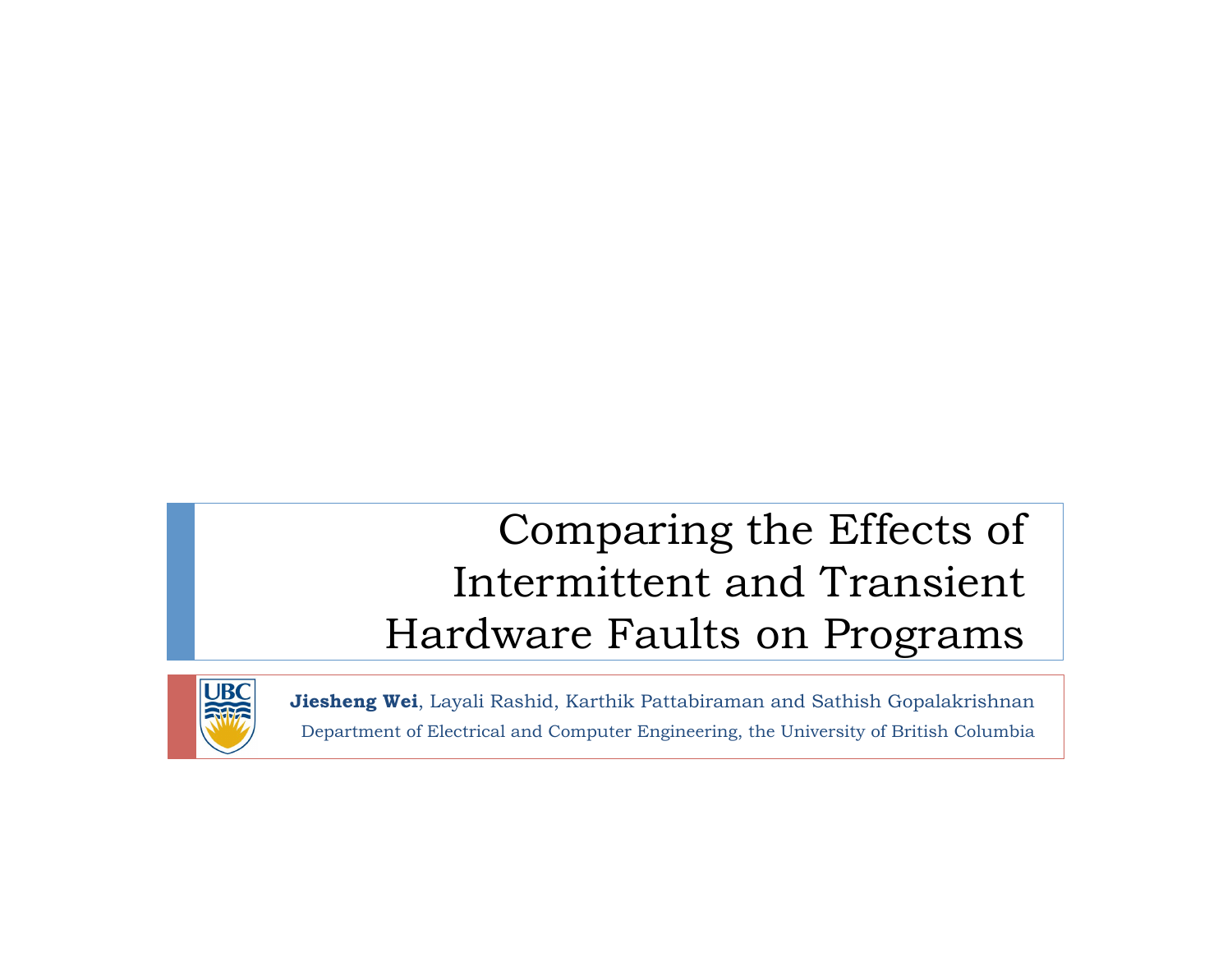# Motivation

#### **Consequences**



- **Increase of intermittent faults [Constantinescu'03]**
- **Intermittent faults recur quickly [Nightingale'l I]**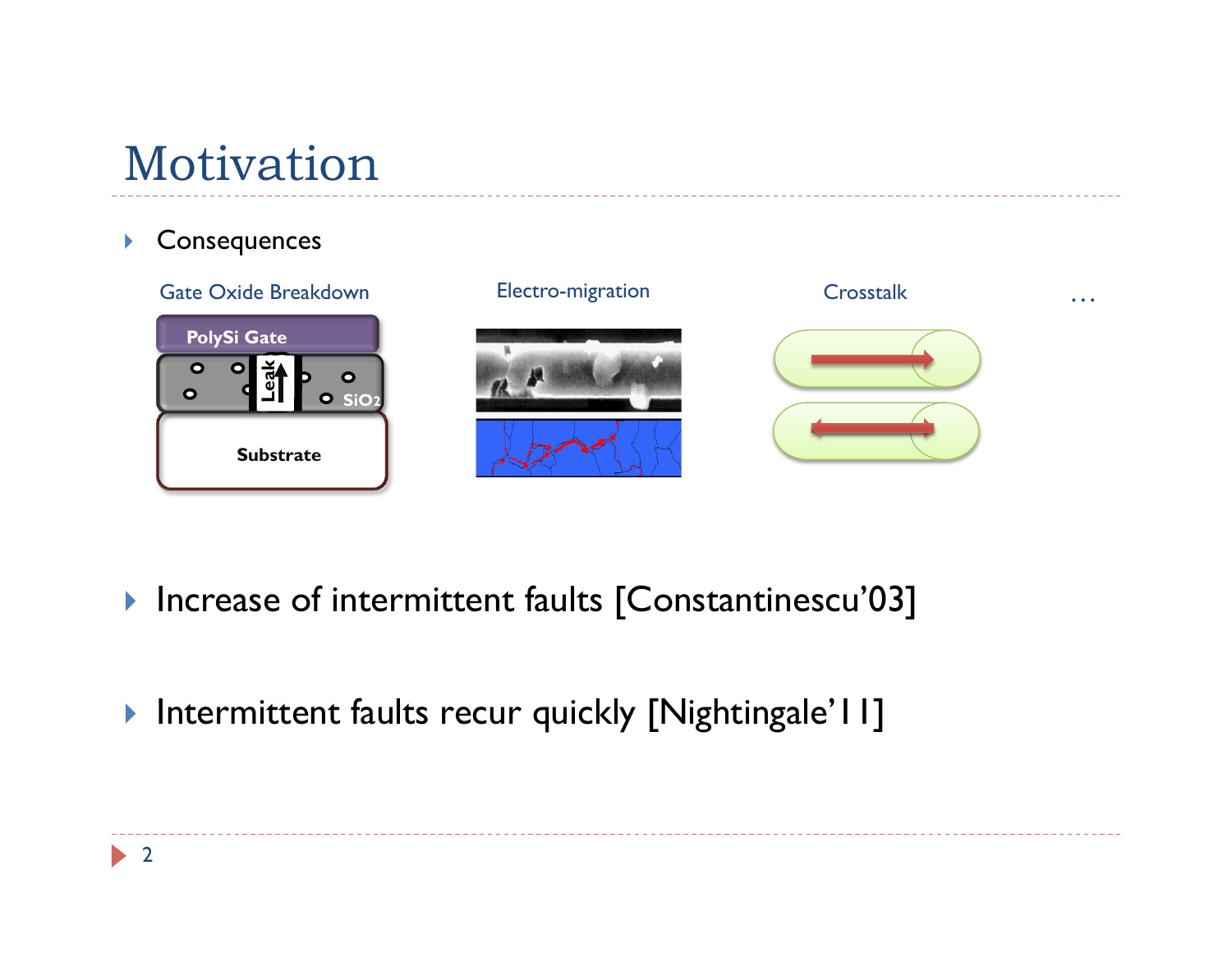#### Intermittent VS. Transient Faults



3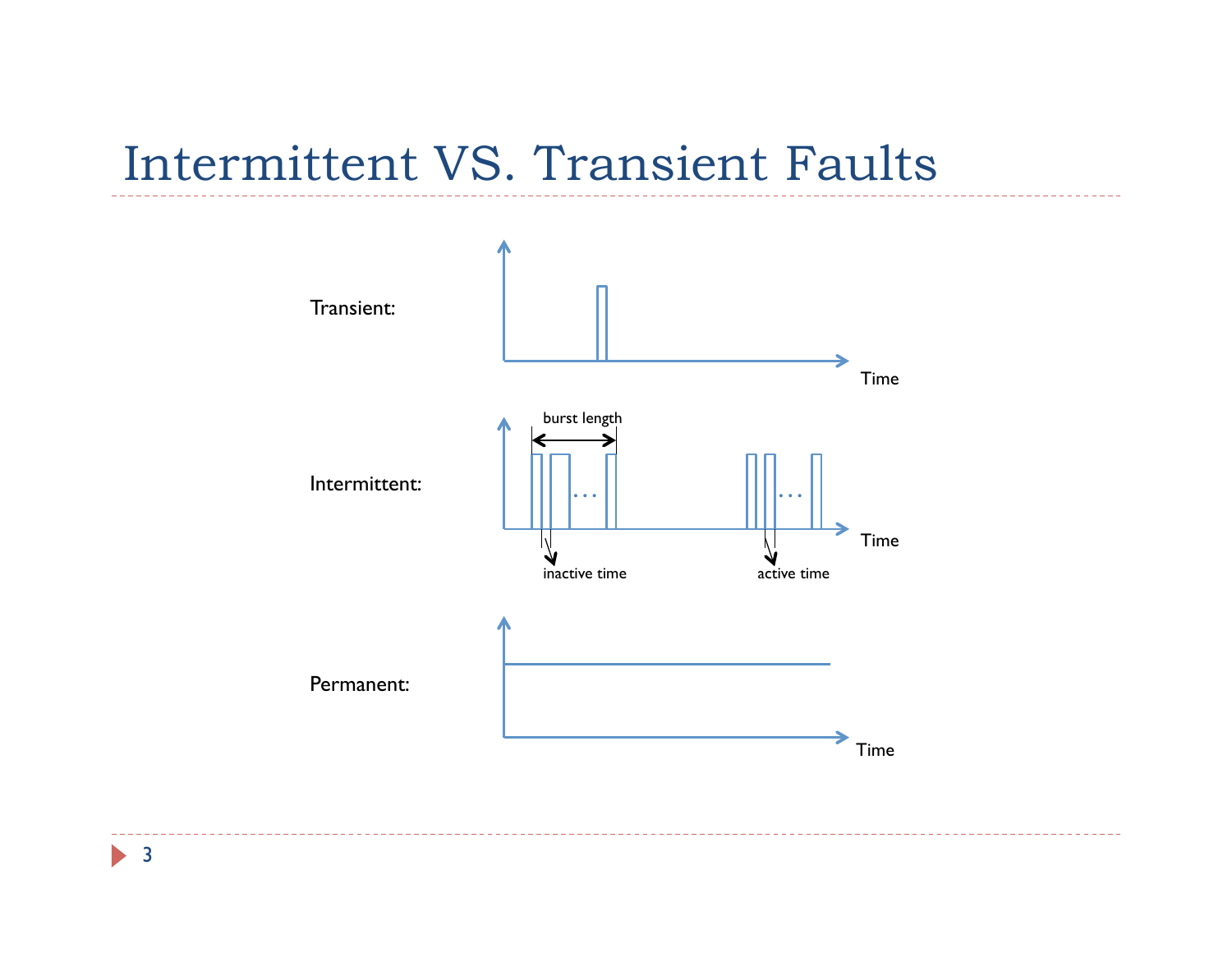## Propagation of Intermittent Faults

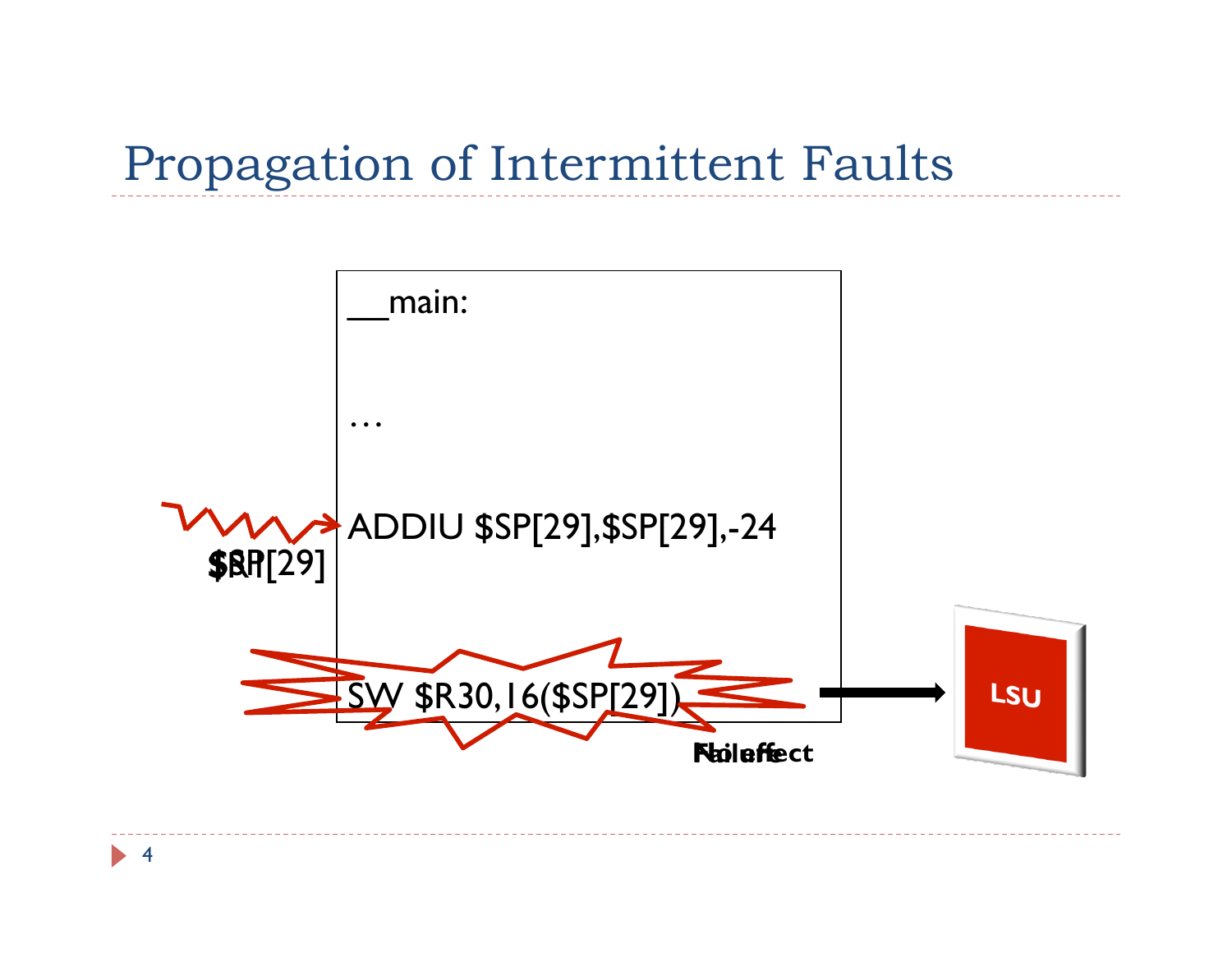## Research Questions

- ▶ Do intermittent faults *differ* significantly with transients in their *impact* on software programs?
- If yes, how do the differences vary with the *length* (i.e., duration in cycles) of the fault?
- How do the differences vary with the *micro-architectural unit* in which the fault originates?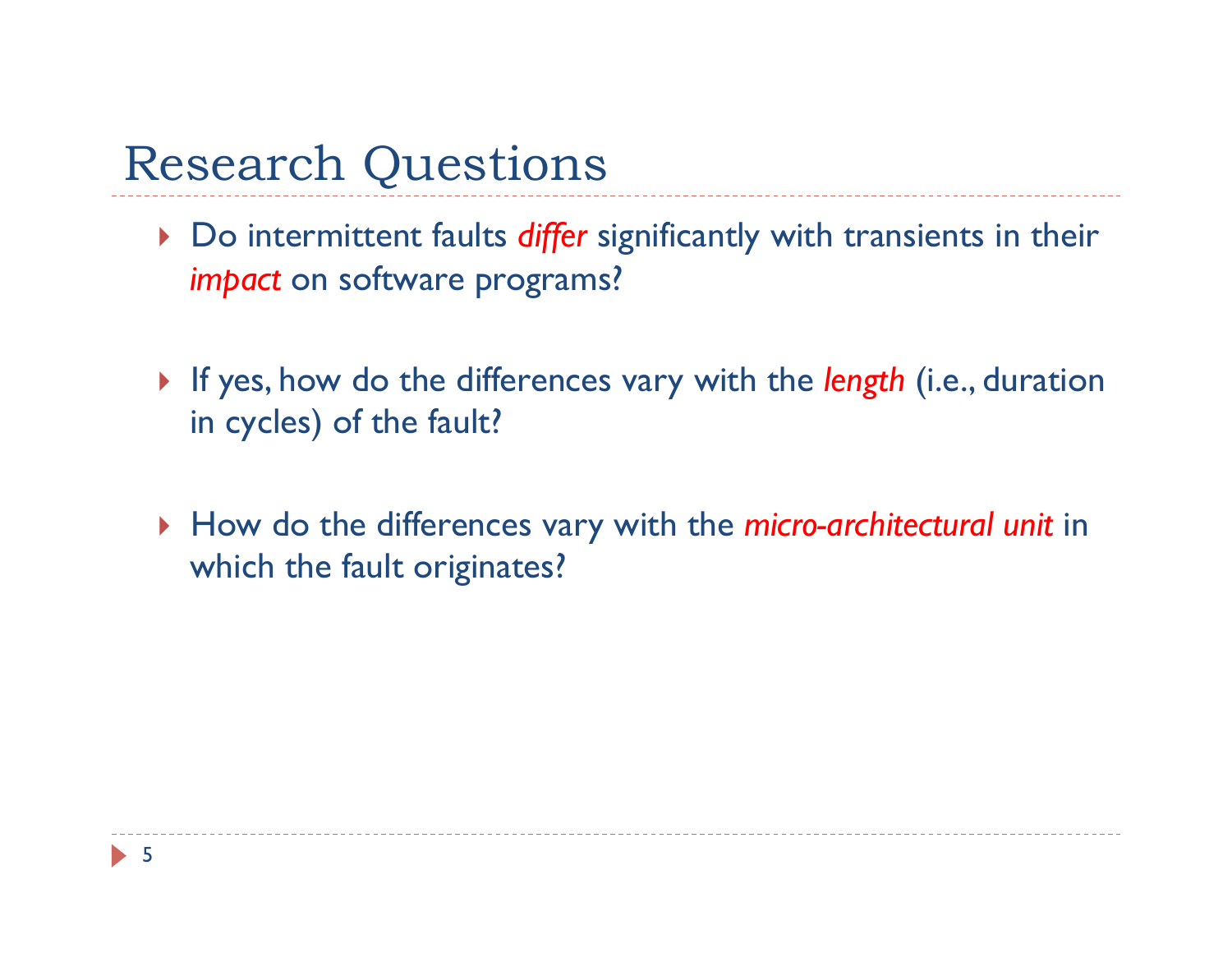High-level Methodology

- ▶ Perform fault injection at µ-architectural level
- Study effect of the faults at software level



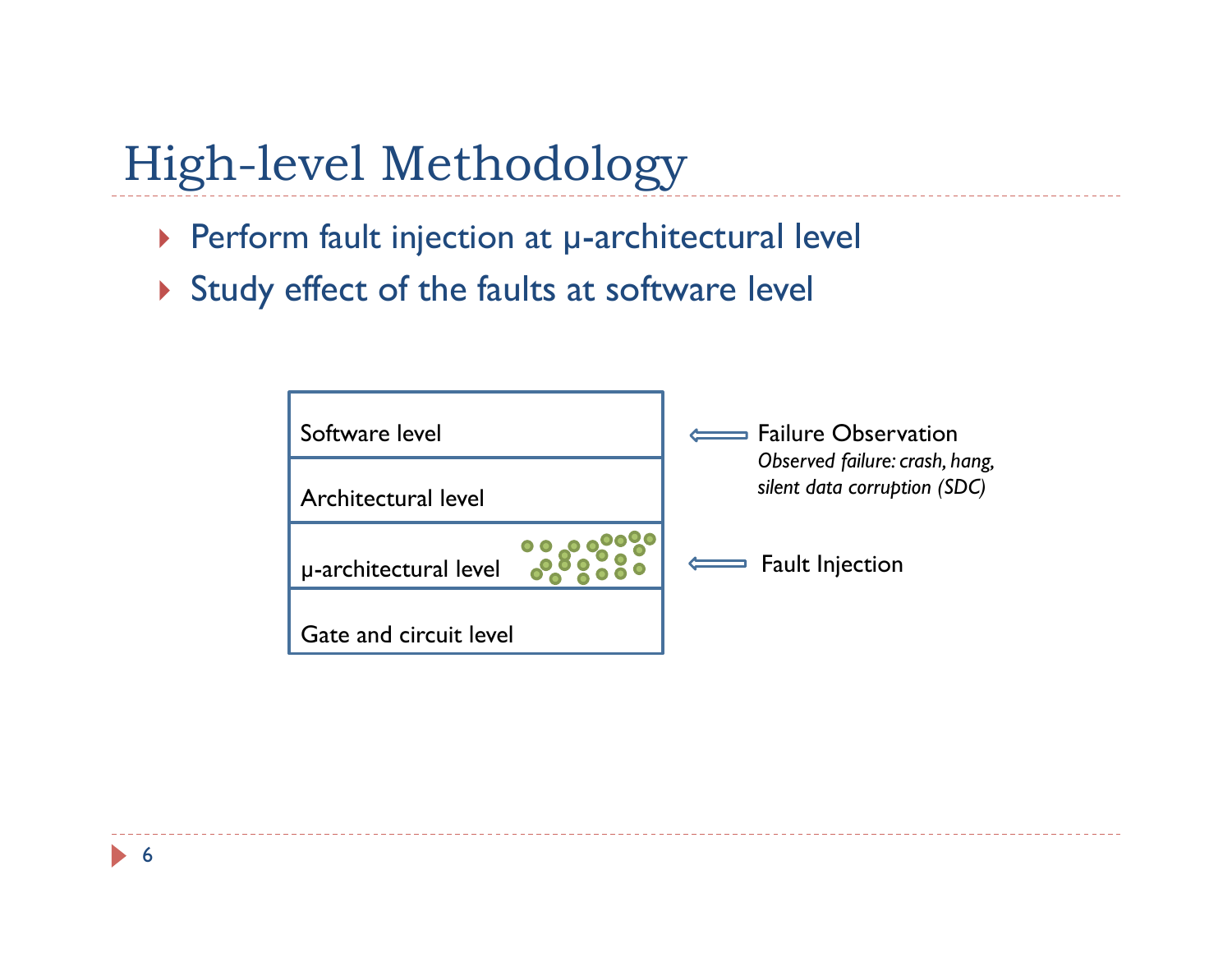- **Motivation and Overview**
- ▶ Fault Model
- **Experiment Setup**
- **Results**
- ▶ Conclusion and Future Work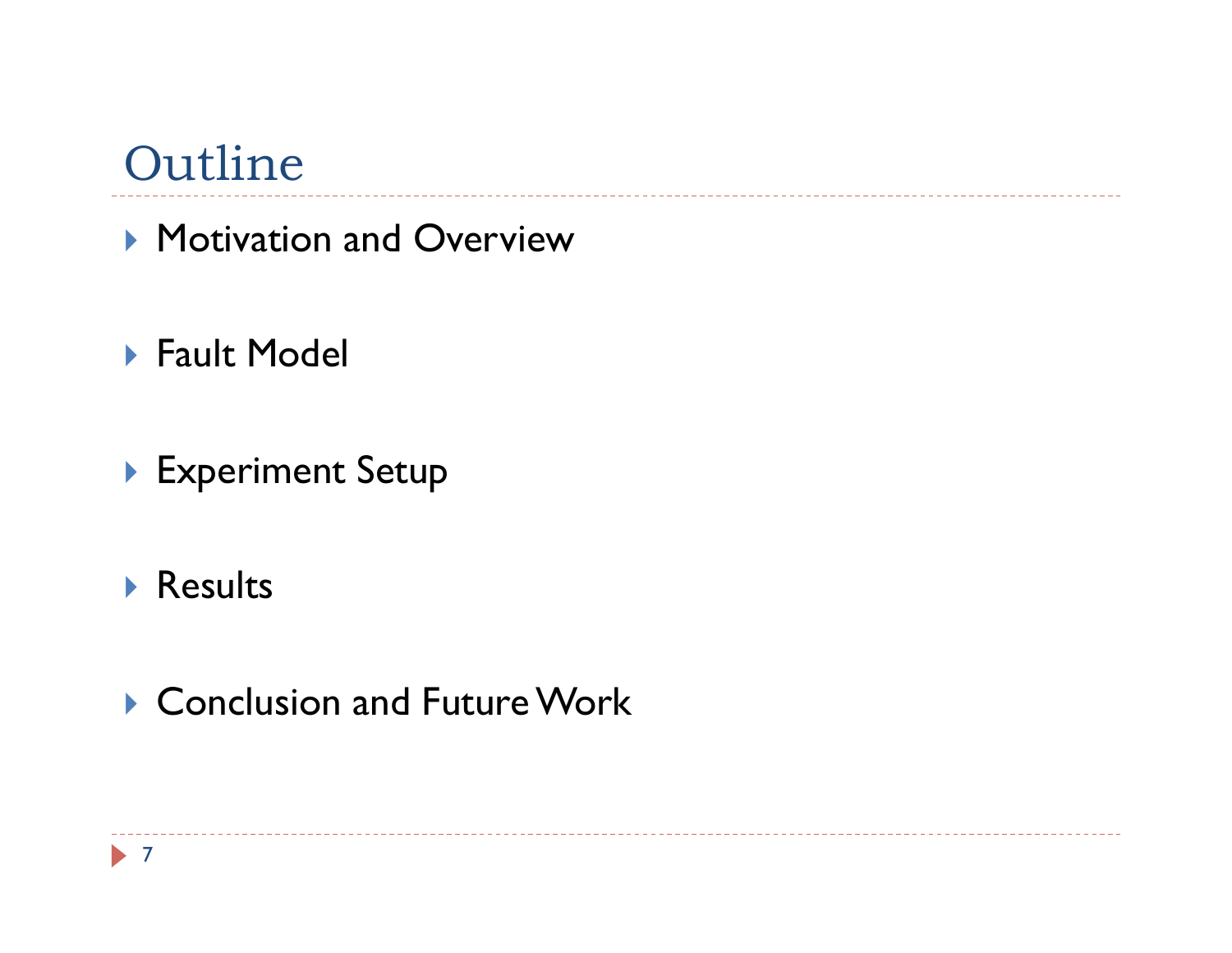- **Motivation and Overview**
- ▶ Fault Model
- **Experiment Setup**
- **Results**
- ▶ Conclusion and Future Work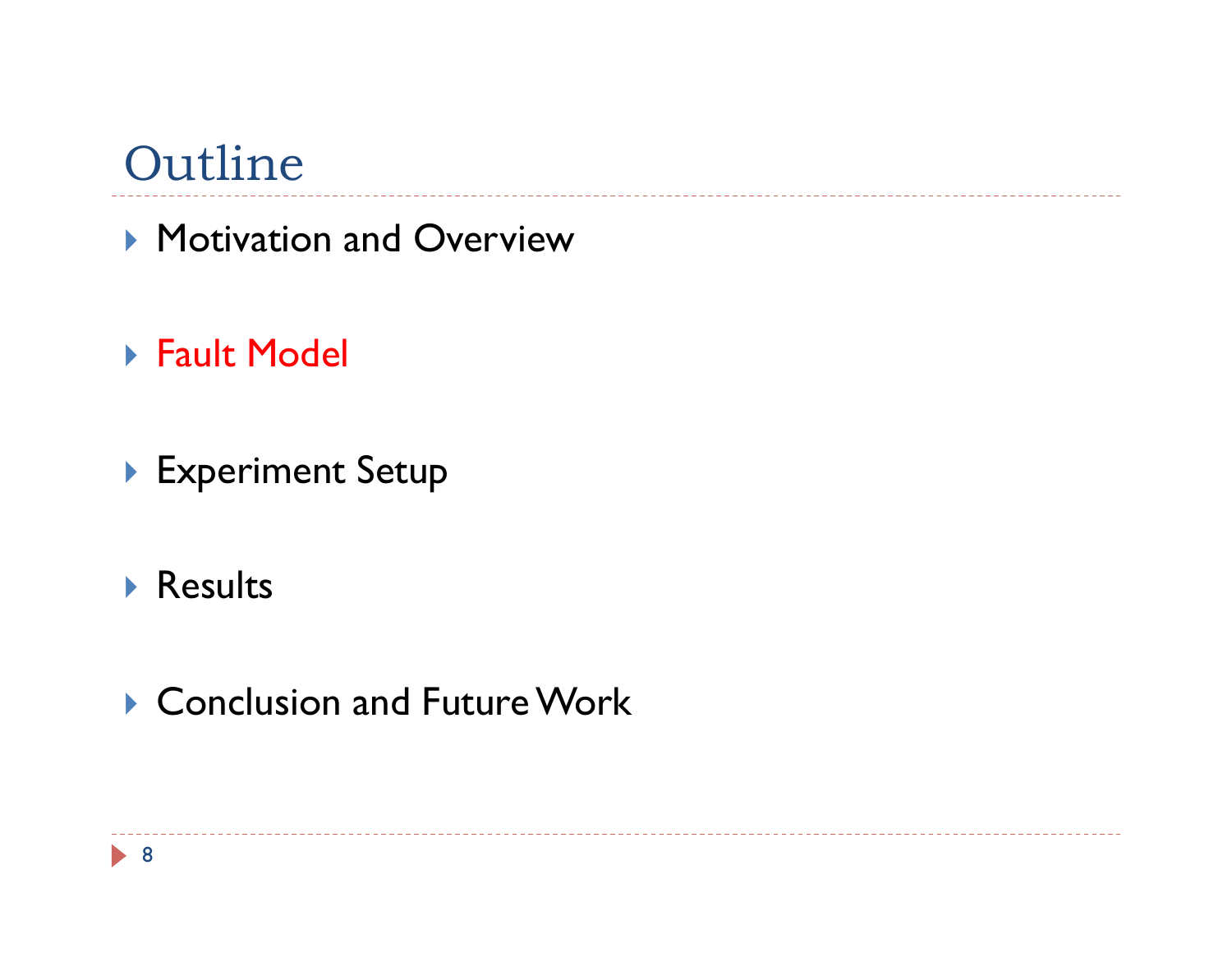## Fault Type

#### Intermittent: stuck-at-0/1 for specified durations of time



9  $\blacktriangleright$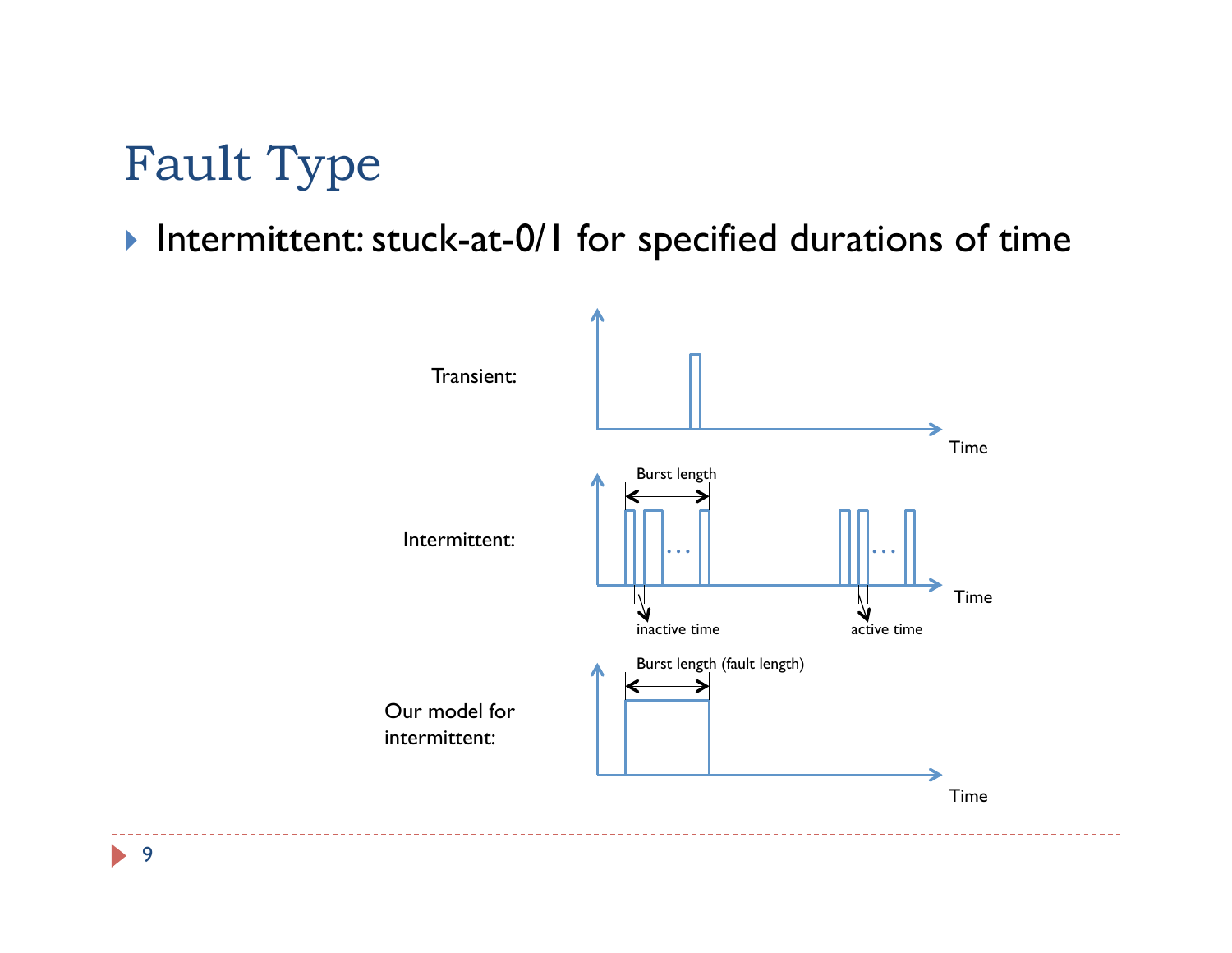## Fault Injection Location

- **Inject faults in a RISC processor from [Patterson'08]**
- **Inject only I bit of the selected signal**

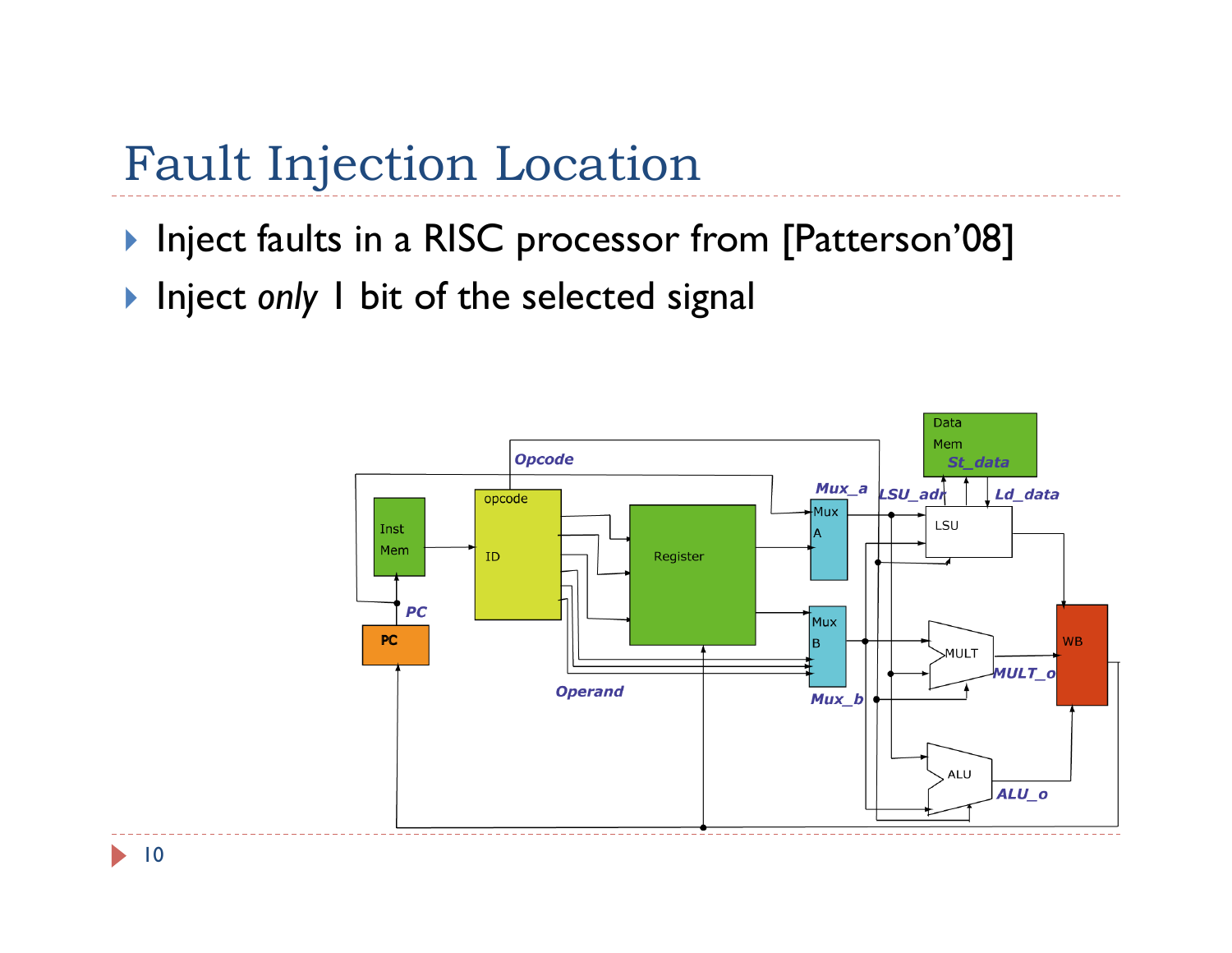- **Motivation and Overview**
- ▶ Fault Model
- ▶ Experiment Setup
- **Results**
- ▶ Conclusion and Future Work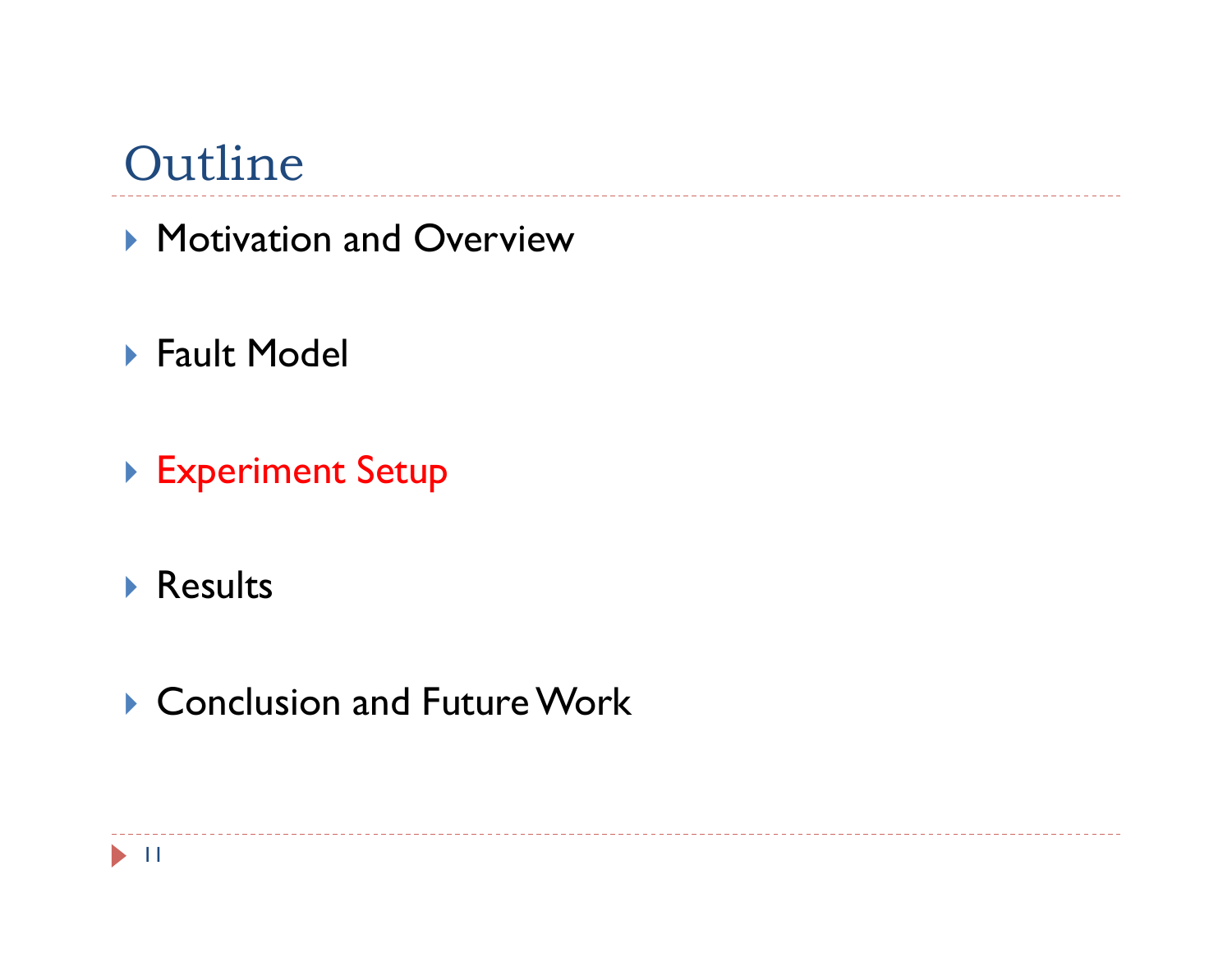### Experimental Infrastructure

▶ Fault injection framework: sim-outorder in SimpleScalar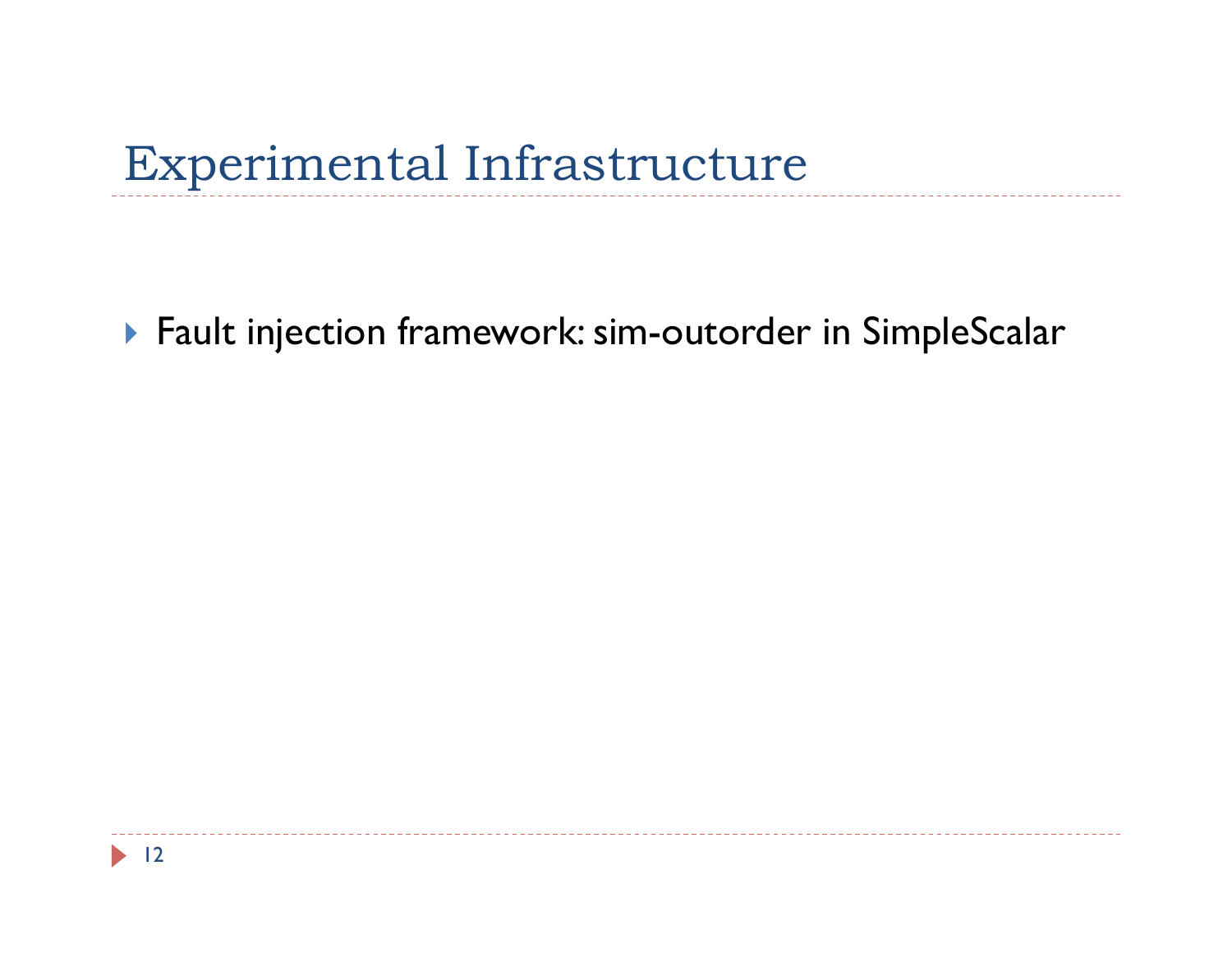#### Failure Detection

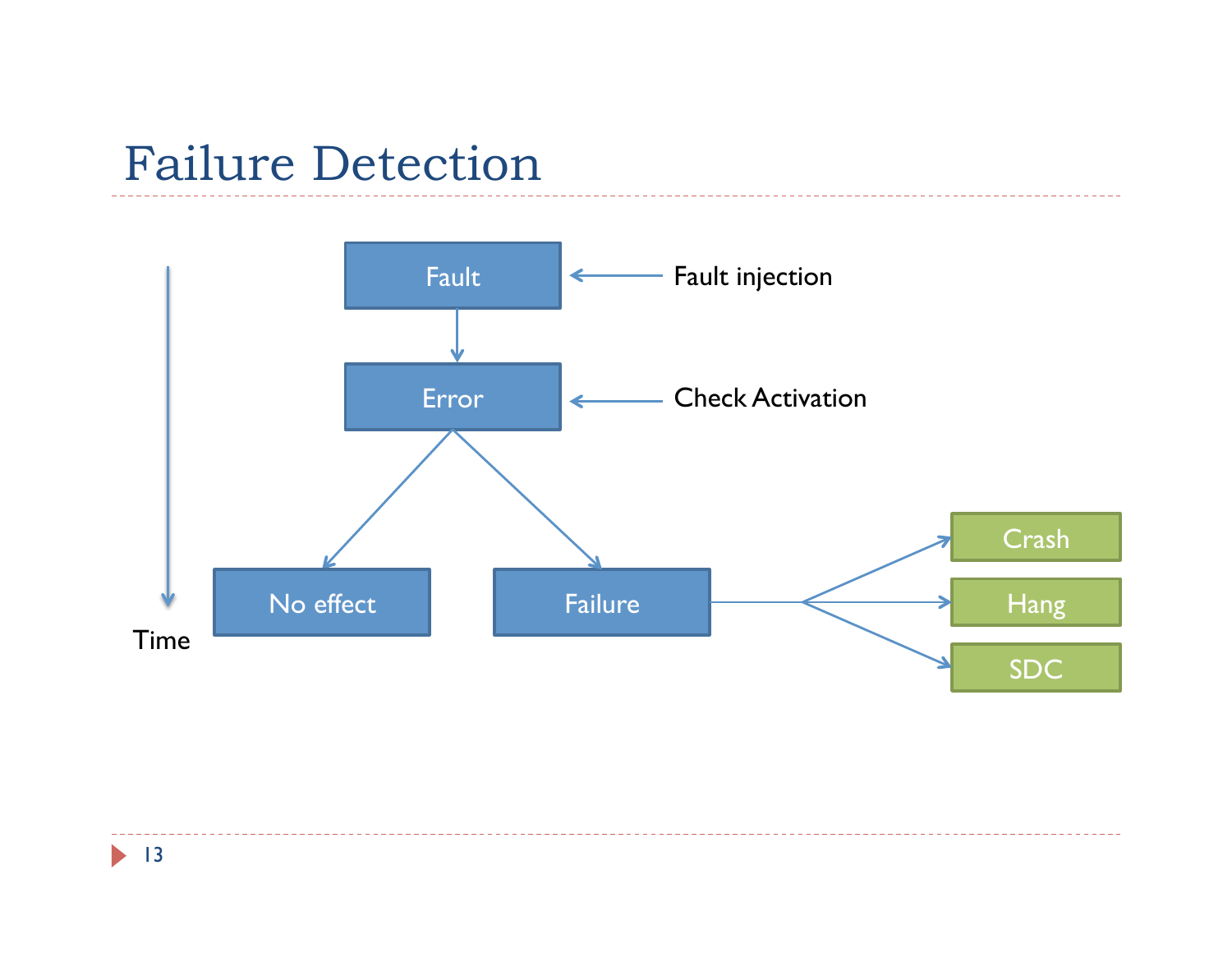#### Benchmark Information

▶ 7 benchmark programs from Siemens suite [Hutchins'94]

- characteristics of the programs
	- Lines of codes: < 1000 lines
	- Dynamic instruction  $\#$ : 9,000 ~ 240,000

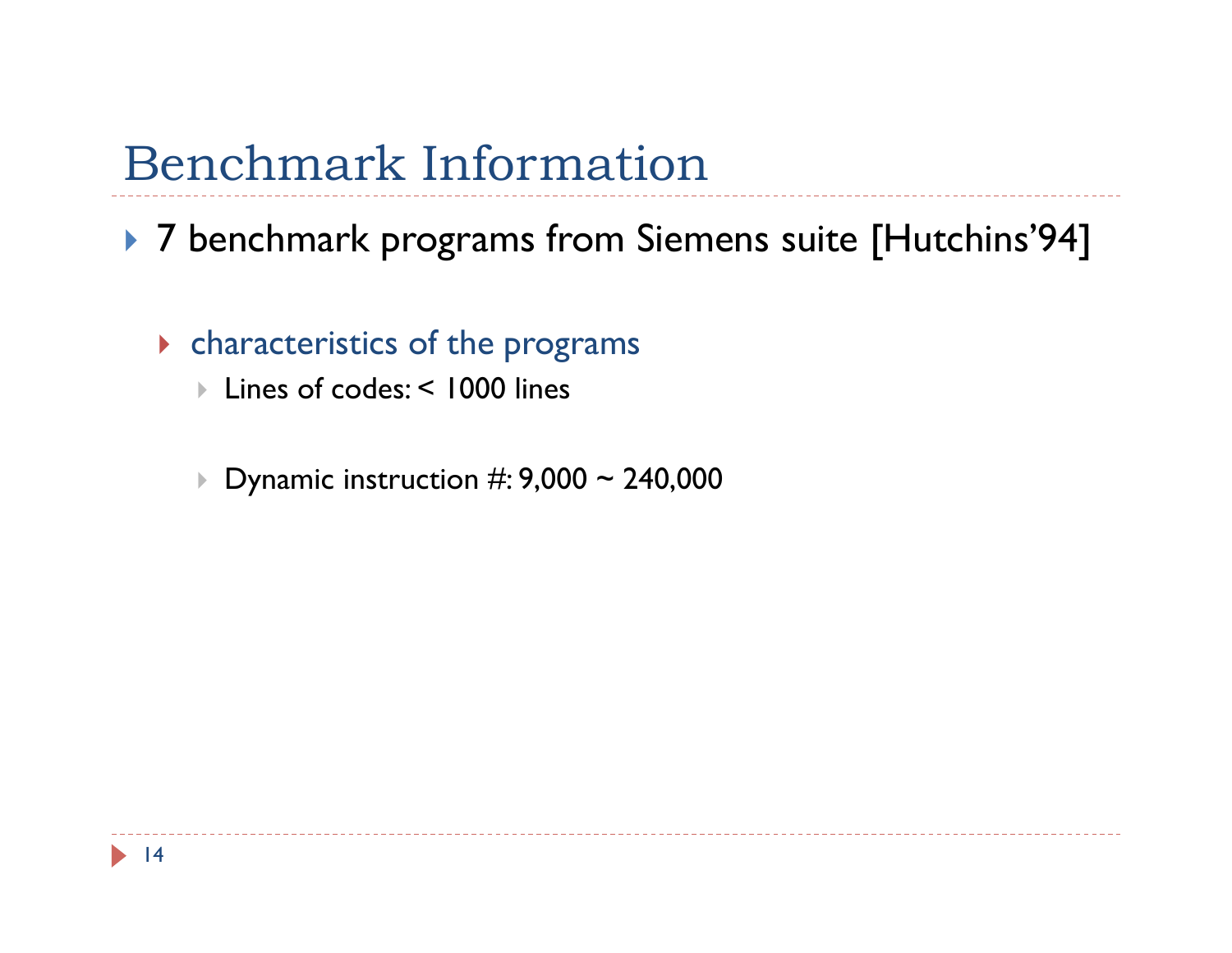### Experimental Procedure

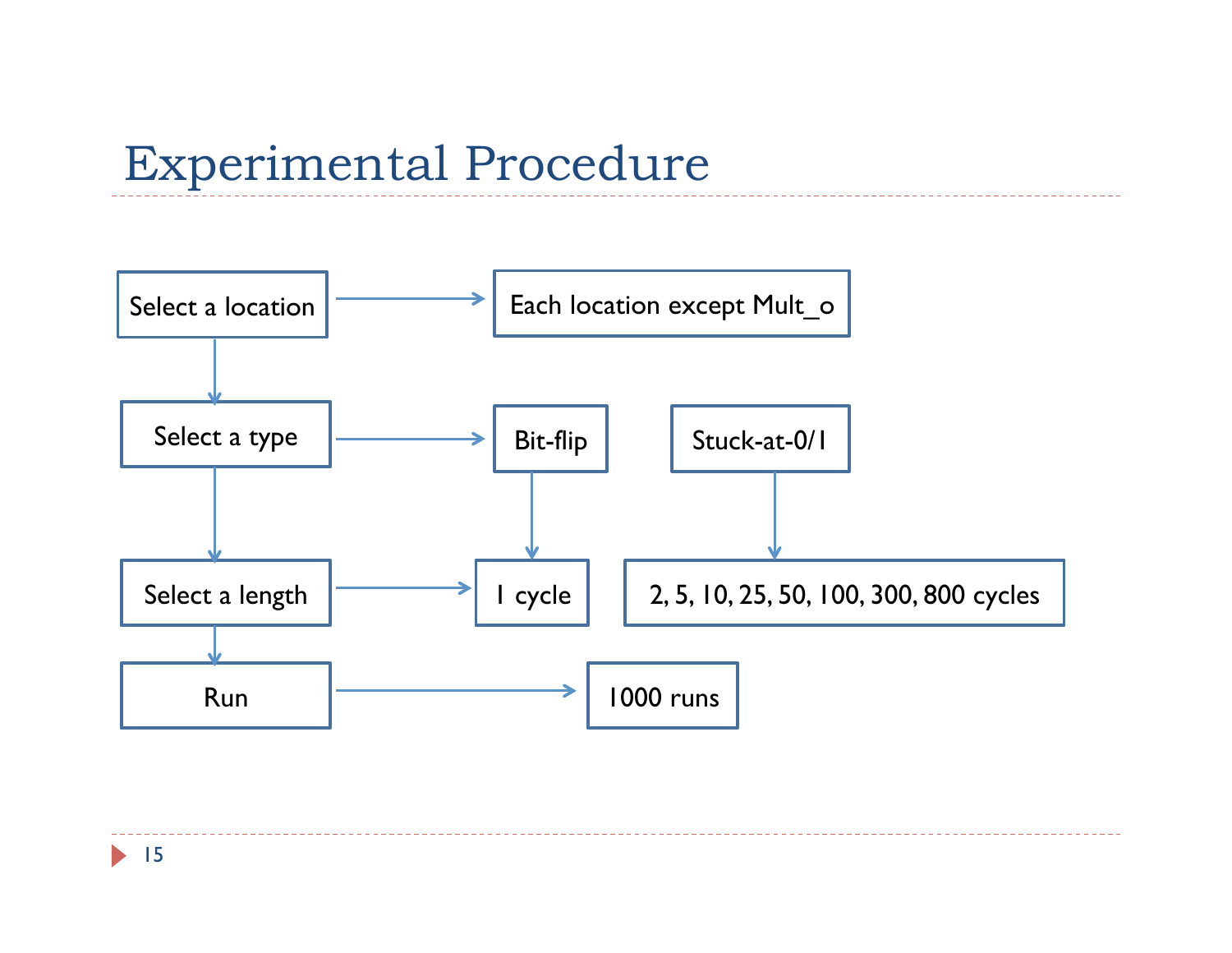- **Motivation and Overview**
- ▶ Fault Model
- **Experiment Setup**
- ▶ Results
- ▶ Conclusion and Future Work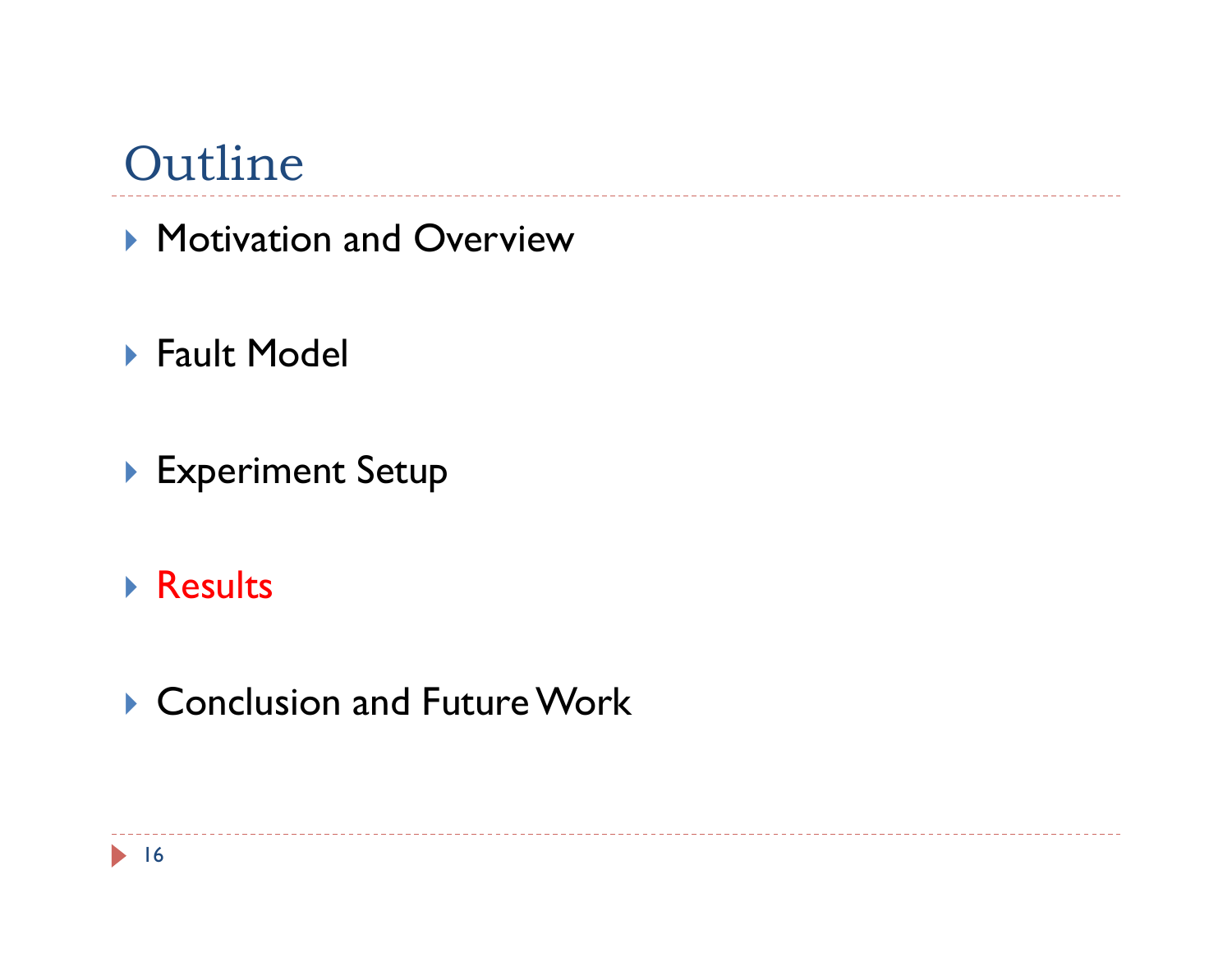## Research Questions Review

- ▶ Do intermittent faults *differ* significantly with transients in their *impact* on software programs?
- If yes, how do the differences vary with the *length* (i.e., duration in cycles) of the fault?
- How do the differences vary with the *micro-architectural unit* in which the fault originates?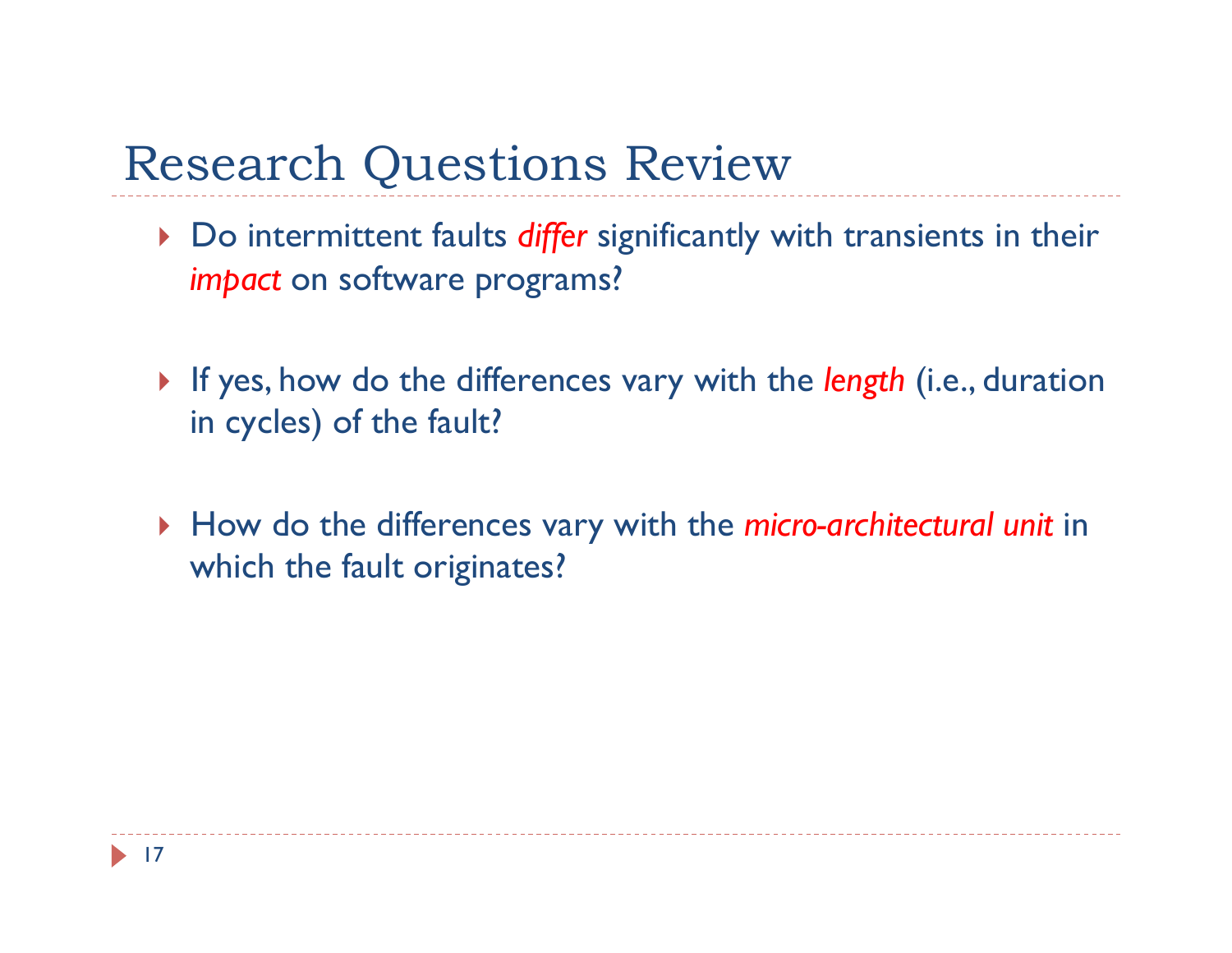Impact of Faults on Programs

- Crash percentage:
	- ▶ Stuck-at-1 > Transient > Stuck-at-0



Average crash percentage for different programs, 50 cycles for intermittent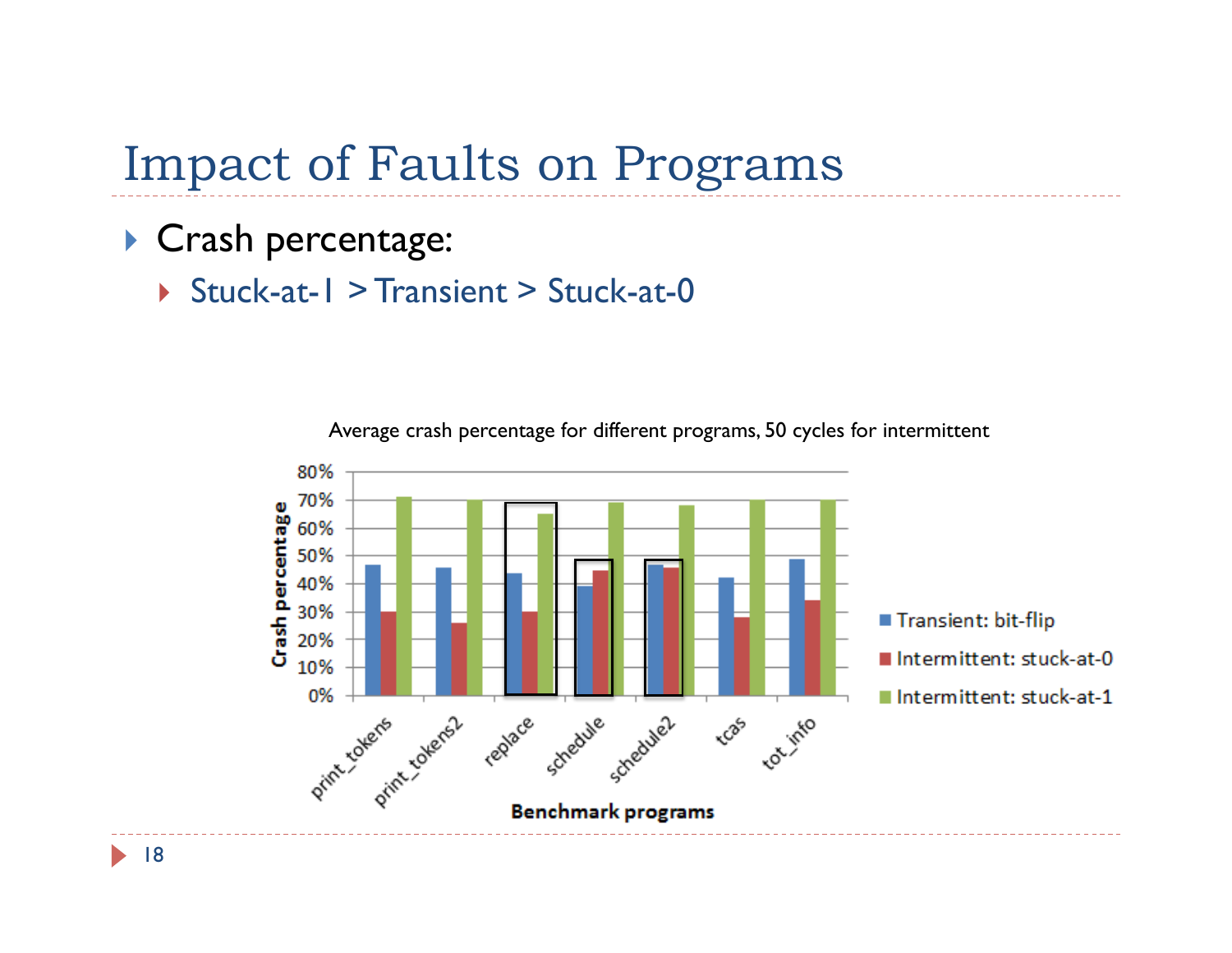## Impact of Faults on Programs (cont.)

- SDC percentage:
	- Similar to each other



Average SDC percentage for different programs, 50 cycles for intermittent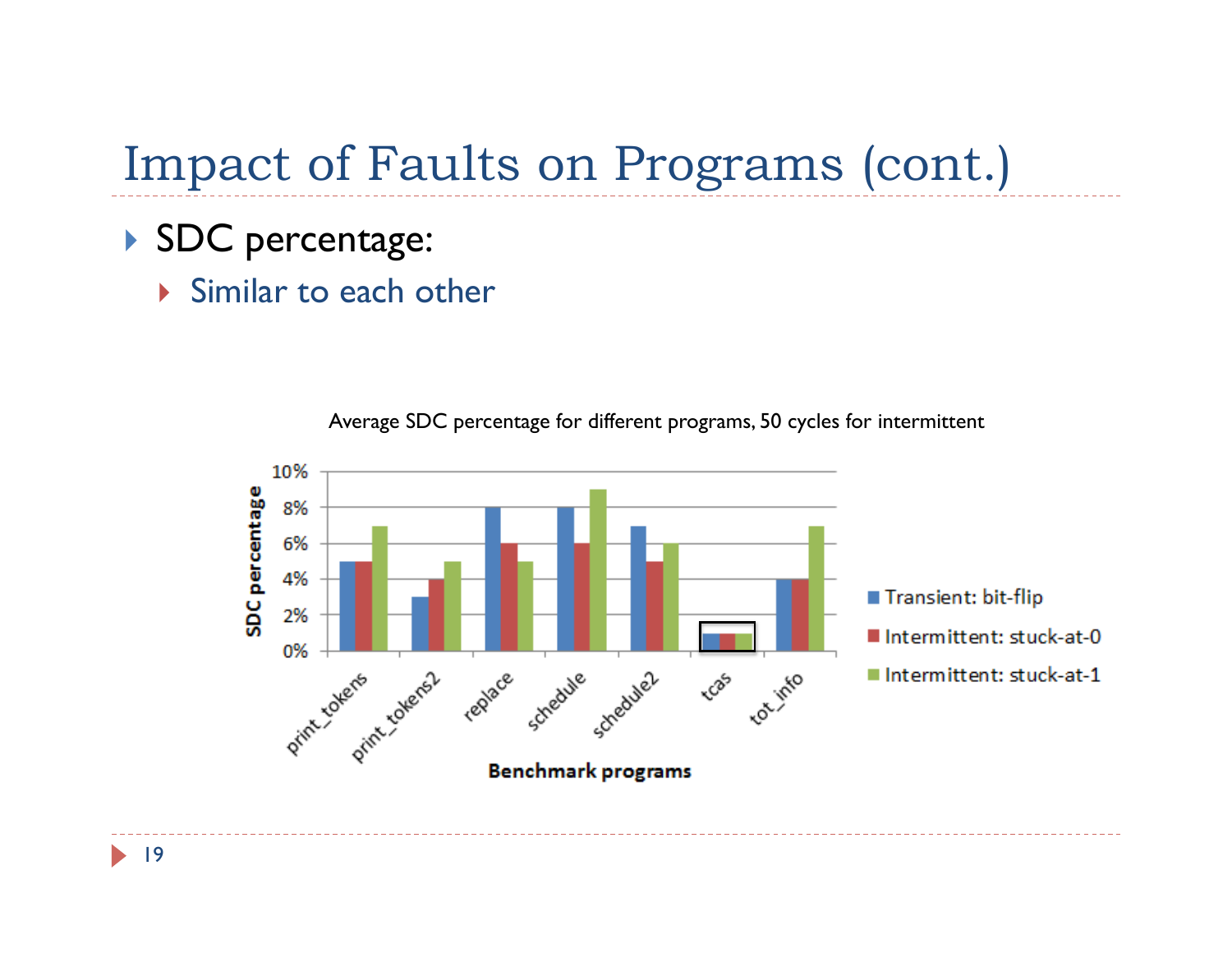## Effects of Fault Length

#### Intermittent:

▶ Crash percentage increases with the increase of fault length



Average crash percentage for different lengths (print\_tokens2)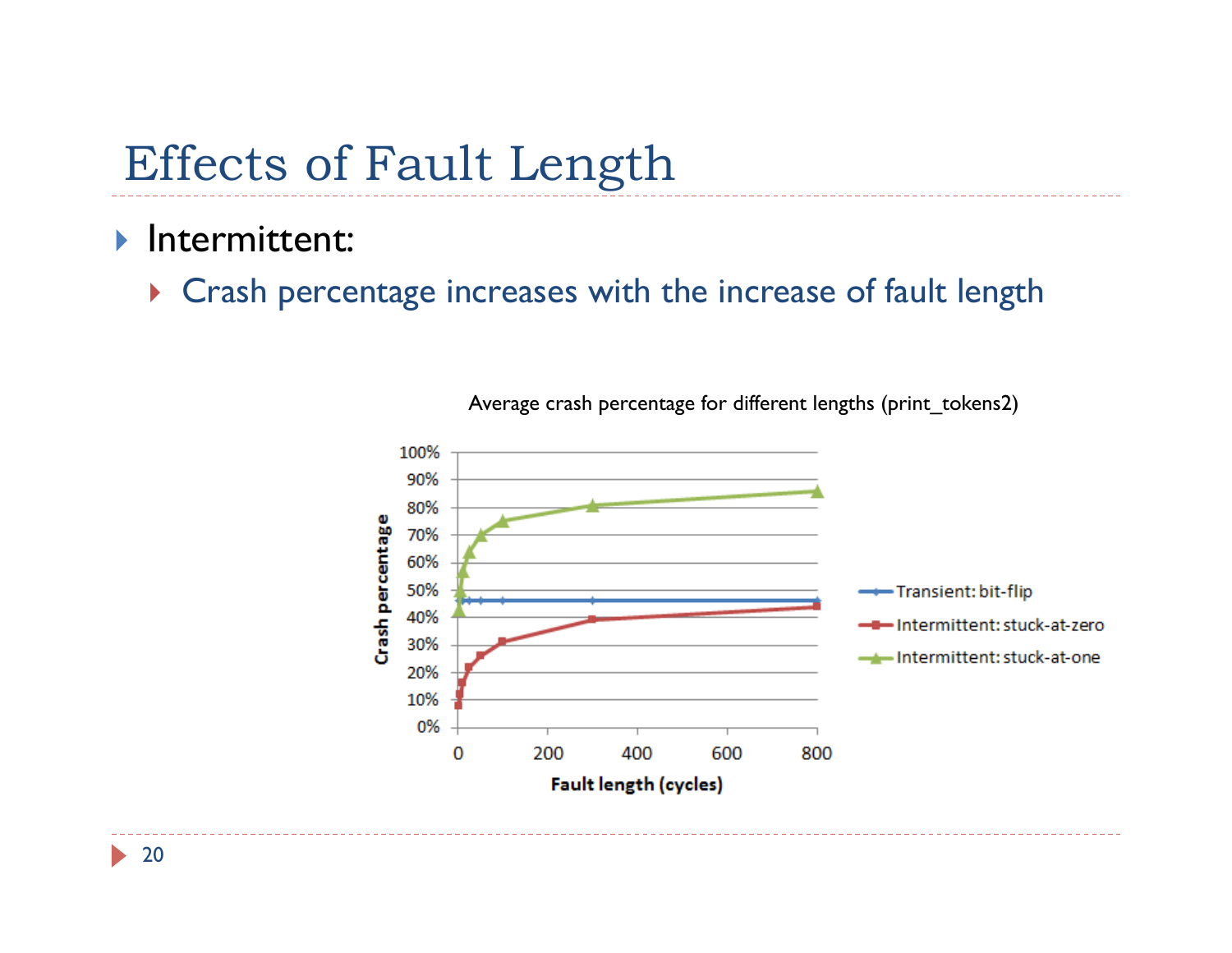## Effects of Intermittent Fault Origin

- Crash percentage:
	- ▶ Crash percentage different across different units
	- ▶ The difference between two fault types are different across different units



Crash percentage for different units(print\_tokens2, 50 cycles)

21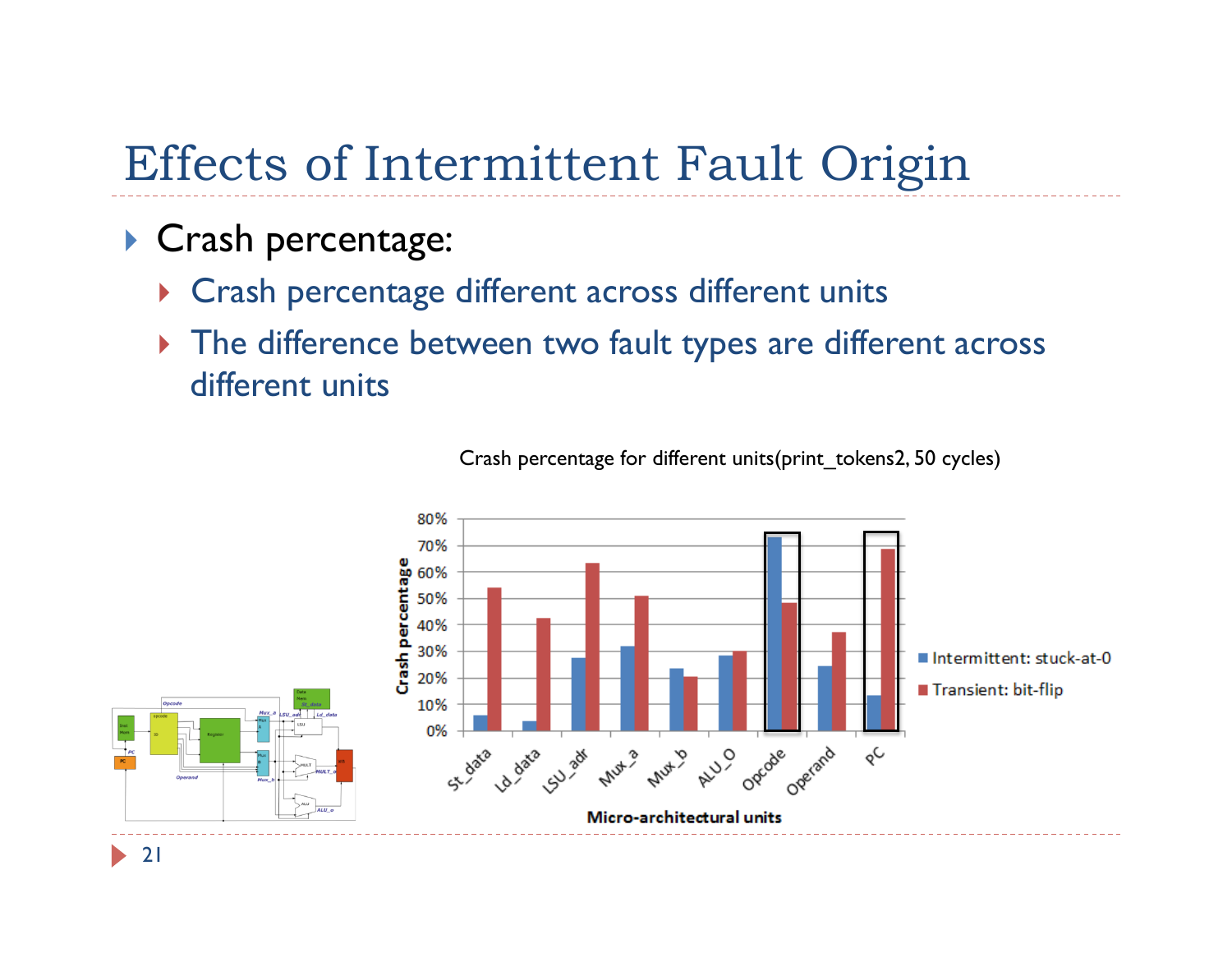- **Motivation and Overview**
- ▶ Fault Model
- **Experiment Setup**
- **Results**
- ▶ Conclusion and Future Work